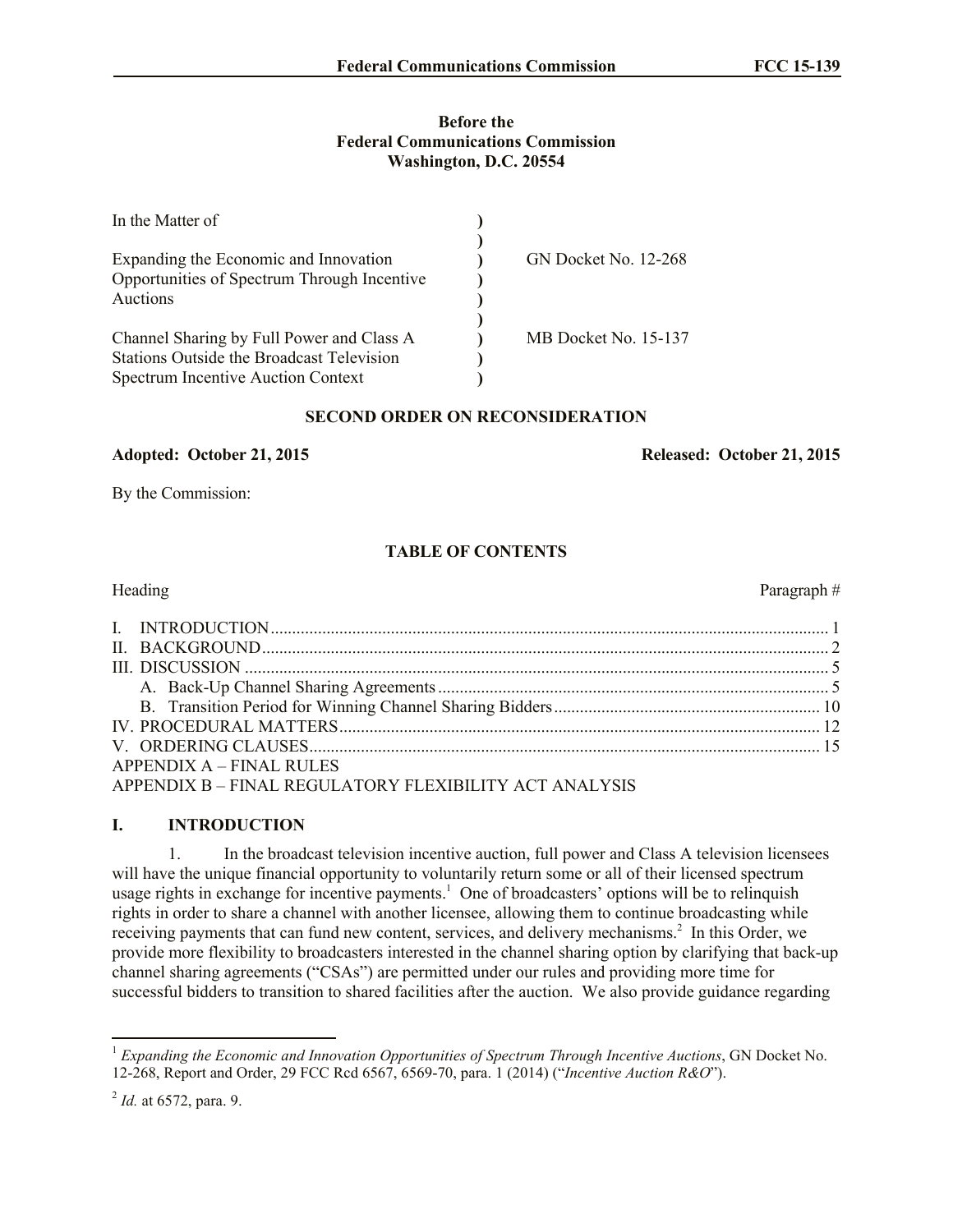how the CSA exception to the prohibited communications rule applies with respect to back-up CSAs.<sup>3</sup> By providing greater flexibility and certainty in connection with CSAs, our objective is to encourage voluntary participation by broadcasters in the incentive auction.

#### **II. BACKGROUND**

2. Congress authorized the Commission to conduct the incentive auction to help meet the Nation's growing spectrum needs.<sup>4</sup> Section 1452(a)(2) of the Spectrum Act provides for three relinquishment options that will be available to eligible full power and Class A broadcast television licensees in the auction, including relinquishment of "usage rights in order to share a television channel with another licensee" ("channel sharing bid").<sup>5</sup> The Commission established rules governing channel sharing agreements in the 2012 *Channel Sharing Report & Order* and the *Incentive Auction Report &* Order ("IA R&O"), and revised those rules in the *Channel Sharing Reconsideration Order*, <sup>6</sup> including adopting several measures aimed at increasing flexibility for parties interested in entering into a CSA.

3. Several broadcasters have asked that stations that are participating in the auction as channel sharing partners be permitted to enter into contingent, or back-up, channel sharing agreements. In particular, Fox, ION, Tribune, and Univision (the "Broadcaster Representatives") argue that "licensees should be permitted to enter into contingent multi-party CSAs across multiple markets, and to communicate during the auction, including with respect to bids or bidding strategy, in order to allocate spectrum usage rights most efficiently between or among them through their collocated station portfolios."<sup>7</sup>

4. In the *Incentive Auction R&O*, we also established a post-auction transition process for broadcasters, new 600 MHz licensees, and other spectrum users.<sup>8</sup> Under the procedures we adopted, all winning off-air bidders that plan to relinquish their licenses, as well as those that will share a channel with another licensee, must terminate operations on their pre-auction channels within three months of when they receive their share of auction proceeds.<sup>9</sup> The Broadcaster Representatives urge the Commission to extend the amount of time that winning channel sharing bidders will have to cease operations on their preauction channel and move to their shared facility.<sup>10</sup>

 $5$  47 U.S.C. § 1452(a)(2).

l

*6 Incentive Auction R&*O, 29 FCC Rcd. at 6726-29, paras. 374-78; 6795-96, para. 558; *Innovation in the Broadcast Television Bands: Allocations, Channel Sharing and Improvements to VHF*, ET Docket No. 10-235, Report and Order, 27 FCC Rcd 4616 (2012); *Expanding the Economic and Innovation Opportunities of Spectrum Through Incentive Auctions*, GN Docket No. 12-268, First Order on Reconsideration, 30 FCC Rcd 6668 (2015) ("*Channel Sharing Reconsideration Order*").

<sup>7</sup> Fox Television Stations Inc., ION Media Networks, Inc., Tribune Media Company, and Univision Communications Inc. Reply Comments at 5 (filed Mar. 13, 2015) ("Broadcaster Representatives Reply"). We noted this issue in the *Channel Sharing Reconsideration Order* and indicated that we would address it in a forthcoming decision. *Channel Sharing Reconsideration Order*, 30 FCC Rcd at 6678-6680.

8 *Incentive Auction R&O*, 29 FCC Rcd at 6788-6812, paras. 539-597.

 $9^9$  47 C.F.R. 3700(b)(4)(ii).

<sup>10</sup> Letter from Mace Rosenstein, Counsel to the Broadcaster Representatives, Covington and Burling LLP, to Marlene H. Dortch, Secretary, FCC, GN Docket No. 12-268, AU Docket No. 14-252, at 2 (filed July 22, 2015) (Broadcaster Representatives *Ex Parte* Letter).

 $3$  47 C.F.R. § 1.2205(b) (2) (iii).

<sup>4</sup> *See* Middle Class Tax Relief and Job Creation Act of 2012, Pub. L. No. 112-96, §§ 6402 (codified at 47 U.S.C. § 309(j)(8)(G)), 6403 (codified at 47 U.S.C. § 1452), 126 Stat. 156 (2012) ("Spectrum Act").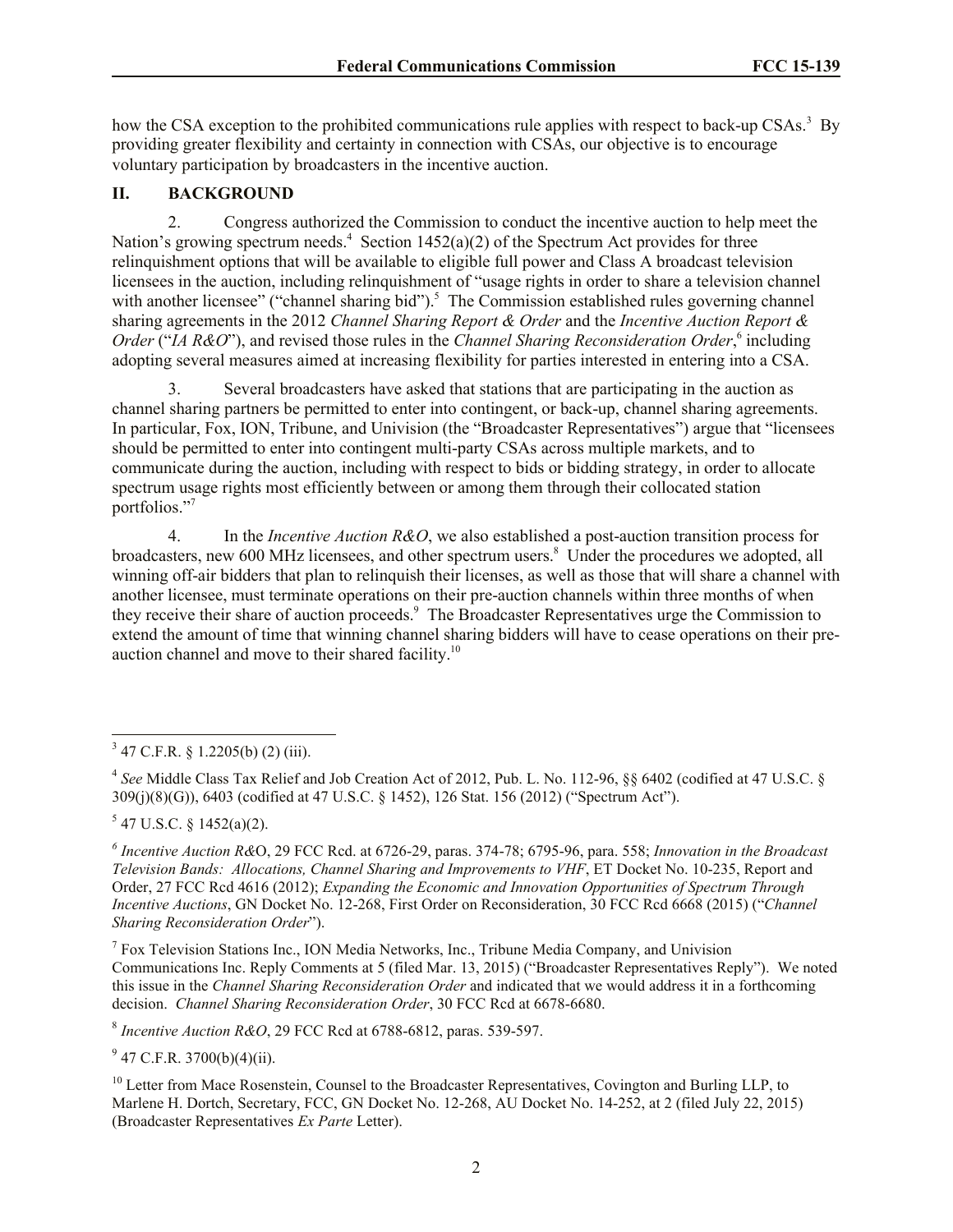## **III. DISCUSSION**

## **A. Back-Up Channel Sharing Agreements**

5. We recently modified our channel sharing rules to provide greater flexibility to stations considering that option.<sup>11</sup> The availability of back-up channel sharing arrangements would provide additional flexibility for stations considering channel sharing. In particular, it would enable both parties to a CSA to participate in the auction while mitigating the risk that the auction system could freeze both stations in the same round and thus deprive both stations of a post-auction host or "sharer" station.<sup>12</sup> For some, the risk of being left without any spectrum on which to share may be too great and foreclose that kind of participation.<sup>13</sup> A back-up CSA could mitigate that risk and encourage greater participation.

6. Accordingly, we clarify that, if both parties to a CSA participate in the auction, our rules allow either or both parties to also enter into a back-up CSA with one other station in the same DMA to act as the back-up host or sharer station.<sup>14</sup> By allowing the parties to secure a fallback arrangement in the event that both parties relinquish their spectrum usage rights in the auction, this clarification will help promote wider participation in the auction by broadcasters that require assurance that they will remain on the air in the DMA. We remind parties that all of their auction-related activity and communications, including with respect to back-up CSAs, must adhere to the antitrust laws as well as our rules. 15

7. We reject the Broadcaster Representatives' request to allow "contingent multi-party CSAs across multiple markets."<sup>16</sup> Multi-market back-up CSAs are not necessary to address the uncertainty created if multiple parties to a particular CSA participate in the auction. The Broadcaster Representatives apparently seek this flexibility at least in part to take advantage of our exception for parties to a CSA from our general prohibition on communications among broadcasters regarding bids and bidding strategies. (the "CSA exception").<sup>17</sup> As the Broadcaster Representatives' request suggests, multi-

Given our decisions in the *Bidding Procedures PN* regarding the price decrement round by round, we note that, for owners with two UHF stations located in the same area that are sure they want to relinquish only one of the two station, the following strategy may be simpler. The ratio of prices for those stations will be based on the ratio of volumes, which are fixed and which will be known in advance of the auction application deadline. Thus, the owners can simply select one station for which to submit a go off-air bid in the auction, knowing that the price ratios between the two stations will not change. The analysis is different for VHF stations, because relative prices for VHF stations (other than the opening price) will not be known in advance. A back-up CSA could play a useful role in that case.

<sup>13</sup> Broadcaster Representatives *Ex Parte* Letter at 2.

<sup>14</sup> Both parties to the original agreement could have a back-up agreement with the same station. For example, in addition to an original CSA between XX and YY, XX could have a back-up CSA with ZZ and YY could have a back-up arrangement with AA, or both XX and YY could have a back-up arrangement with ZZ.

<sup>15</sup> Where specific instances of collusion in the competitive bidding process are alleged, the Commission may conduct an investigation or refer such complaints to the DOJ for investigation. *Cf. Incentive Auction R&O*, 29 FCC Rcd at 6741, para. 410; *Guidance Regarding the Prohibition of Certain Communications During the Incentive Auction, Auction 1000*, AU Docket No. 14-252, GN Docket No. 12-268, WT Docket No. 12-269, Public Notice, DA 15-1129, para. 43 (rel. Oct. 6, 2015) ("*Prohibited Comm'ns PN*").

<sup>16</sup> Broadcaster Representatives Reply at 5.

<sup>17</sup> See Broadcaster Representatives Reply at 5 (requesting ability "to communicate during the auction, including with respect to bids or bidding strategy, in order to allocate spectrum usage rights most efficiently between or

(continued….)

l <sup>11</sup> See generally, Channel Sharing Reconsideration Order, 30 FCC Rcd 6671-80.-

<sup>&</sup>lt;sup>12</sup> For example, in the situation in which both parties to a CSA participate in the auction, the two channel sharing partners could agree to: (1) both exit the auction if prices are below XX; (2) relinquish spectrum on one channel and share the second channel if prices are above XX but below YY; (3) and sell both stations and use a back-up CSA pursuant to which both stations share with a third station if prices are above YY. The channel sharing partners may be commonly owned or controlled stations, or separately owned or controlled.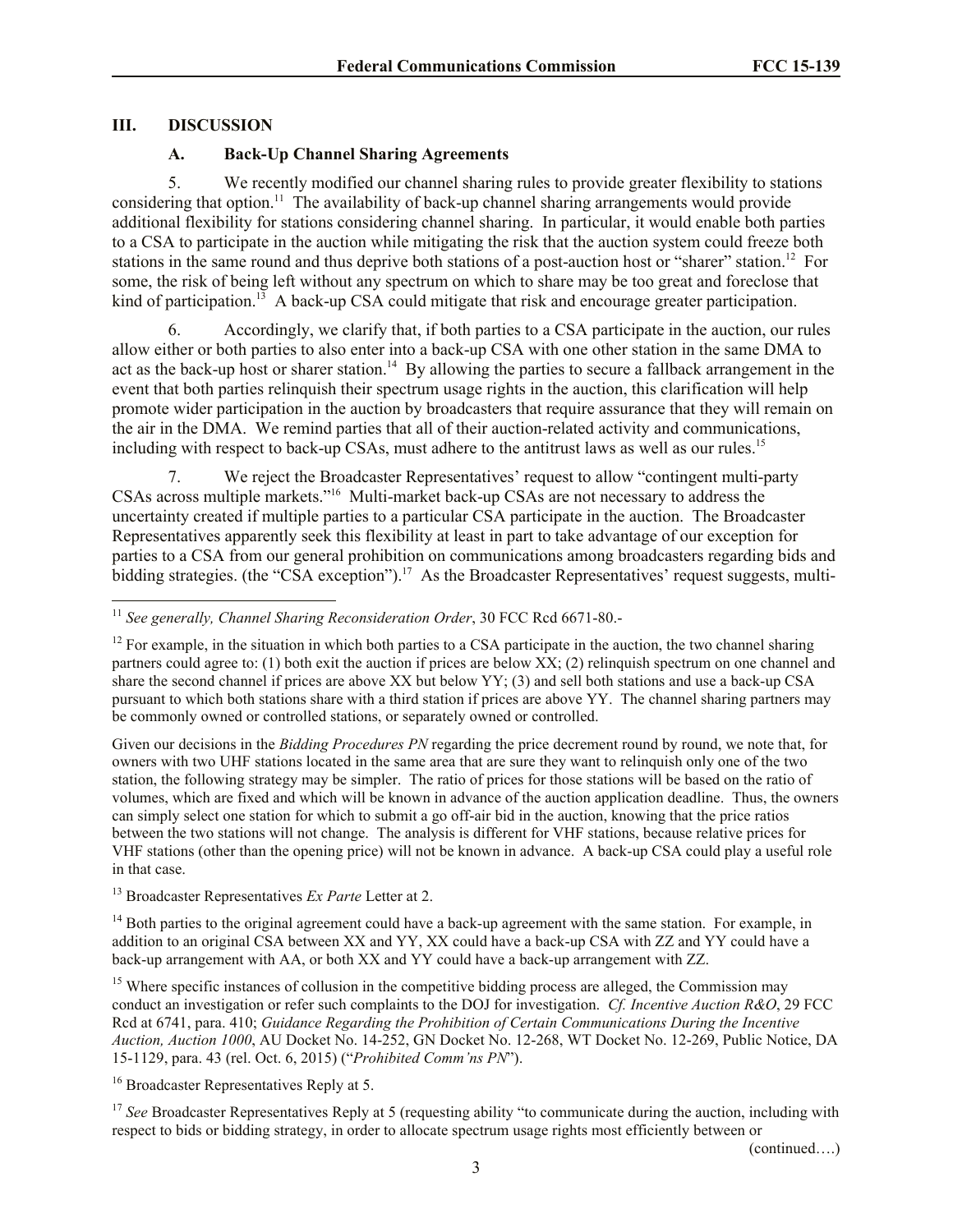market, multi-party CSAs could easily become a vehicle for the exchange of information that could facilitate undesirable strategic bidding behavior, intentionally or not. Such a result would undermine the general goal of our rules prohibiting certain communications, which are intended to reinforce existing antitrust laws, facilitate the detection of collusive conduct, and assure incentive auction participants that the auction process will be fair and objective.<sup>18</sup> We crafted the CSA exception to apply on an agreementby-agreement basis in order to encourage channel sharing relationships without undermining these objectives.<sup>19</sup>

8. Consistent with the foregoing, the CSA exception to the reverse auction rule prohibiting certain communications applies only to communications between parties to a single CSA at any given time. Further, the CSA exception only applies to a CSA, including back-up CSAs, if the CSA was entered into and filed with the Commission by the application deadline.<sup>20</sup> If both stations pursuant to the primary CSA have a bidding status of "frozen—provisional winner," *i.e.*, the auction system determines that the station can never be assigned a feasible channel in its pre-auction band in the current stage,<sup>21</sup> then parties to a back-up CSA may communicate regarding bids and bidding strategy and must cease communication of this type with the party to the original  $CSA<sup>2</sup>$ . Prior to that point, the rationale for the CSA exception – that parties to a CSA should be able to "fully engage as various options are presented during the auction process<sup> $23$ </sup> – is inapplicable with respect to the back-up CSA. Once the relinquishment bid of the prospective host of the CSA is provisionally accepted by the auction system in a given stage of the auction, the CSA exception may be utilized for otherwise prohibited communications involving the parties to the back-up agreement, and can no longer be utilized for parties to the primary agreement in that stage.

9. We note that under the reverse auction bidding procedures, the bidding status of a "frozen—provisional winner" may change to "bidding in the current round" if the auction enters a

<sup>18</sup> *Incentive Auction R&O*, 29 FCC Rcd at 6737, para. 399.

<sup>19</sup> *Prohibited Comm'ns PN*, DA 15-1129, para. 18. The guidance in the *Prohibited Communications PN* regarding the CSA exception in general also applies with respect to back-up CSAs.

<sup>20</sup> *Incentive Auction R&O*, 29 FCC Rcd at 6740, para. 406; 47 C.F.R. §§ 1.2204(c)(5)(ii); 1.2205(b)(2)(iii). An applicant that intends to channel share with a commonly-owned or controlled sharer station does not need to enter into or file a CSA. A CSA must (1) be executed by the parties prior to filing; (2) be expressly binding on the parties; and (3) expressly include all of the provisions required in a CSA by our rules. *See* 47 C.F.R. § 73.3700(h)(4). The parties may add or revise other provisions to the CSA after it is filed, provided that none of the revisions or additions change the parties to the CSA or otherwise constitute major amendments to the agreement under our rules. *See* 47 C.F.R. § 1.2204(d)(3).

<sup>21</sup> *Procedures for Competitive Bidding in Auction 1000, Including Initial Clearing Target Determination, Qualifying to Bid, and Bidding in Auctions 1001 (Reverse) and 1002 (Forward)*, GN Docket No. 12-268, AU Docket No. 14- 252, Public Notice, FCC 15-78, para. 125 (rel. Aug. 11, 2015) ("*Auction 1000 Bidding Procedures PN*").

<sup>22</sup> Thus, if A and B are in a CSA and B has a back-up CSA with C, communications between B and C regarding B's bids and bidding strategy will be permissible under the CSA exception only if A's bidding status becomes frozen provisional winner, at which point the CSA between B and C becomes operative. At that point, the CSA exception for communications between A and B regarding their bids or bidding strategies is no longer applicable. The only trigger that can change a CSA's status from back-up for purposes of the CSA exception is that the host station to the primary CSA is designated by the auction system as frozen—provisional winner. The CSA exception would be too easily manipulated, multiplying the risk of anti-competitive behavior, if the parties to the CSA could provide for other triggers, *e.g.,* prices at a certain level, exercise of options by one party, etc.

<sup>23</sup> *Incentive Auction R&O*, 29 FCC Rcd at 6740, para. 406.

<sup>(</sup>Continued from previous page)

among[licensees] throughout their collocated station portfolios"). The CSA exception is found at 47 C.F.R. §  $1.2205(b)(2)(iii)$ .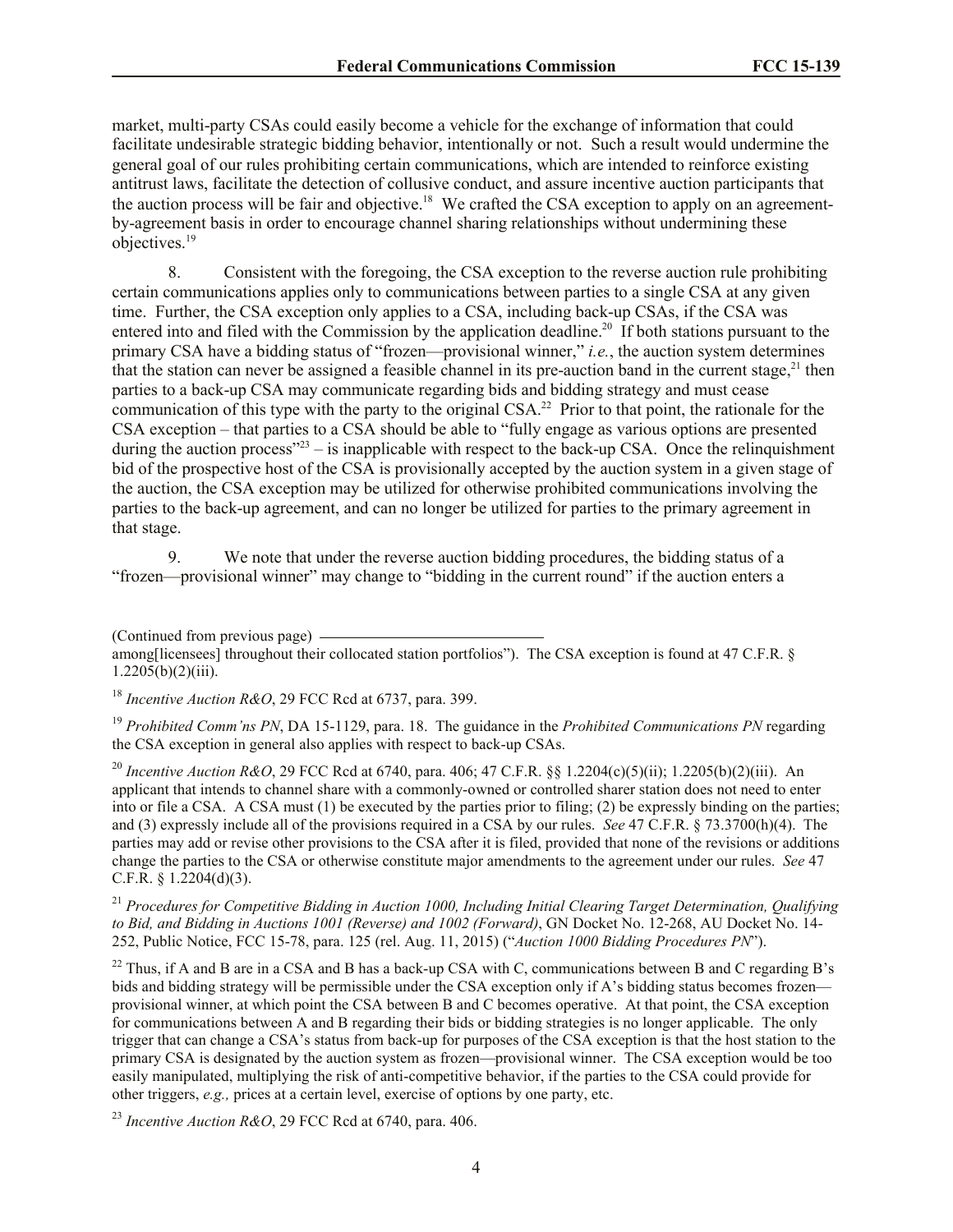subsequent stage.<sup>24</sup> Accordingly, if the host in the primary CSA, which was no longer operative because its bidding status became "frozen—provisional winner" in the previous stage, is designated as "bidding in the current round" in a subsequent stage of the auction, and that CSA expressly provides that it becomes the operative sharing agreement under such circumstances, the host may notify the sharee in the primary CSA of that change in status and the CSA exception will again apply to communications between the parties to the primary agreement rather than with the back-up host.<sup>25</sup>

#### **B. Transition Period for Winning Channel Sharing Bidders**

10. The Broadcaster Representatives also urged the Commission to extend the amount of time that channel sharing bidders that are successful in the auction have to cease operations on their preauction channel and move to their shared facility.<sup>26</sup> We agree that the attractiveness of the channel sharing option would be enhanced if sharees were given additional time to plan and execute their transition to the host's facilities. Currently, our rules require that all winning go off-air bidders in the reverse auction, including winning channel sharees, must terminate operations on their pre-auction channels within three months of when they receive auction proceeds.<sup>27</sup> While three months for termination of operations is sufficient for go off-air winners who intend to relinquish their licenses and cease broadcasting altogether, we recognize that winning bidders that plan to share a channel will remain in operation and may therefore need more time to implement the move to the sharer's facility. For instance, a channel sharee may need time to deal with technical issues associated with transitioning to its shared location. If it is changing its community of license, it may also need to negotiate modifications to carriage agreements or finalize new must-carry arrangements with multichannel video programming distributors.

11. For these reasons, we modify section 73.3700(b)(4)(ii) of the Commission's rules to extend the amount of time a sharee in a pre- or post-auction CSA will have to relinquish its pre-auction channel to six months after receipt of its reverse auction proceeds.<sup>28</sup> As we decided in the *Incentive Auction R&O*, winning channel sharing bidders may request a waiver of up to an additional three months to cease operations on their pre-auction channel, pursuant to section 1.3 of the rules, and we will view these requests most favorably.<sup>29</sup> Further, winning channel sharing bidders may request an additional three-months, and we will view the additional requests favorably as well so long as we determine that grant of the extension will not delay the post-auction transition. We agree with the Broadcaster Representatives that this extension of the transition period to six months, and the availability of waivers of up to an additional six months, is unlikely to adversely affect the Commission's post-auction transition timeline.<sup>30</sup>

 $\overline{\phantom{a}}$ 

<sup>24</sup> *Auction 1000 Bidding Procedures PN*, FCC 15-78, para. 125.

 $25$  We note that there may be other circumstances in which broadcasters may find a back-up CSA to be useful. For example, if under the terms of the primary CSA the host can drop out of the arrangement if the sharee's price goes too low, the sharee may wish to enter into a back-up CSA with a different host. Such a back-up arrangement would provide broadcasters with greater flexibility in securing a mutually agreeable channel sharing arrangement. However, only back-up CSAs that are triggered when both CSA partners become "frozen-provisionally winning" will eligible for the CSA exception. We find that tying the exception to price- or other contract-based terms creates an unacceptable risk of a back-up CSA becoming a vehicle for undesirable strategic bidding behavior. If the backup agreement becomes the operative CSA, the sharee can notify the host of that fact once the auction ends and the ban on prohibited communications expires.

<sup>26</sup> Broadcaster Representatives *Ex Parte* Letter at 2.

<sup>&</sup>lt;sup>27</sup> 47 C.F.R. 3700(b)(4)(i) and (ii). 73.3700(b)(3) will likewise be revised to reflect this change.

<sup>28</sup> *See Incentive Auction R&O*, 29 FCC Rcd. at 6802, para. 575.

<sup>29</sup> *See id.* at 6803, para. 578.

<sup>30</sup> Broadcaster Representatives *Ex Parte* Letter at. 2.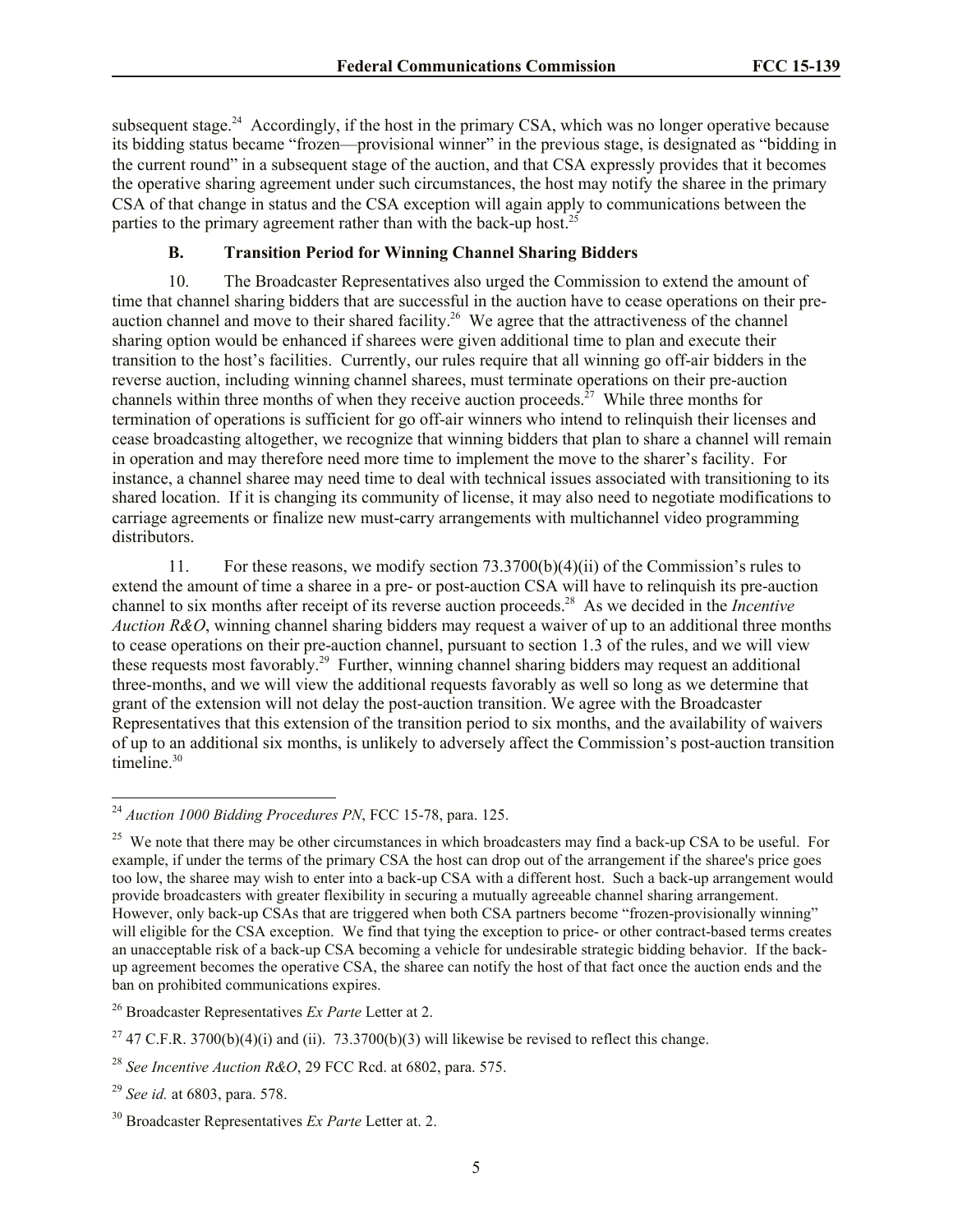#### **IV. PROCEDURAL MATTERS**

12. *Final Regulatory Flexibility Act Analysis*.The Commission has prepared a Final Regulatory Flexibility Certification in Appendix B.

13. *Final Paperwork Reduction Act Analysis*. This Second Order on Reconsideration does not contain any additional new or modified information collection requirements subject to the Paperwork Reduction Act of 1995 ("PRA"), Public Law 104-13, beyond those that were already in the *Incentive Auction R&O*. In addition, therefore, it does not contain any additional new or modified information collection burden for small business concerns with fewer than 25 employees, pursuant to the Small Business Paperwork Relief Act of 2002, Public Law 107-198, beyond those that were already in the *Incentive Auction R&O*. 31

14. *Congressional Review Act*: The Commission will send a copy of this Second Order on Reconsideration to Congress and the Government Accountability Office pursuant to the Congressional Review Act.

#### **V. ORDERING CLAUSES**

15. Accordingly, **IT IS ORDERED** that, pursuant to the authority contained in Sections 1, 4, 301, 303, 307, 308, 309, 310, 316, 319, and 405 of the Communications Act of 1934, as amended, and sections 6402 and 6403 of Middle Class Tax Relief and Job Creation Act of 2012, Pub. L. No. 112-96, 126 Stat. 156, 47 U.S.C. §§ 151, 154, 301, 303, 307, 308, 309, 310, 316, 319, 405, 1404, and 1452, this SECOND ORDER ON RECONSIDERATION is **ADOPTED** and Part 73 of Commission's rules is **AMENDED** as set forth in the Appendix A.

16. **IT IS FURTHER ORDERED** that the clarifications adopted **WILL BECOME EFFECTIVE** after the Commission publishes a notice in the *Federal Register* announcing approval by the OMB under the PRA for the underlying previously adopted rules<sup>32</sup> and the relevant effective dates.

17. **IT IS FURTHER ORDERED** that the rules adopted herein and in Appendix A below **WILL BECOME EFFECTIVE** thirty days after the date of publication in the *Federal Register*.

18. **IT IS FURTHER ORDERED** that the Commission's Consumer and Governmental Affairs Bureau, Reference Information Center, **SHALL SEND** a copy of this Second Order on Reconsideration, including the Final Regulatory Flexibility Certification, to the Chief Counsel for Advocacy of the Small Business Administration.

19. **IT IS FURTHER ORDERED** that the Commission **SHALL SEND** a copy of this Second Order on Reconsideration in a report to be sent to Congress and the Government Accountability Office pursuant to the Congressional Review Act.<sup>33</sup>

FEDERAL COMMUNICATIONS COMMISSION

Marlene H. Dortch Secretary

 $\overline{\phantom{a}}$ 

<sup>31</sup> *See* 44 U.S.C. § 3506(c)(4).

<sup>32</sup> *See Expanding the Economic and Innovation Opportunities Through Incentive Auctions*, 79 FR 48442 (Aug. 15, 2014); *Channel Sharing Reconsideration Order*, 30 FCC Rcd at 6692, para. 72.

<sup>33</sup> *See* 5 U.S.C. §801(a)(1)(A).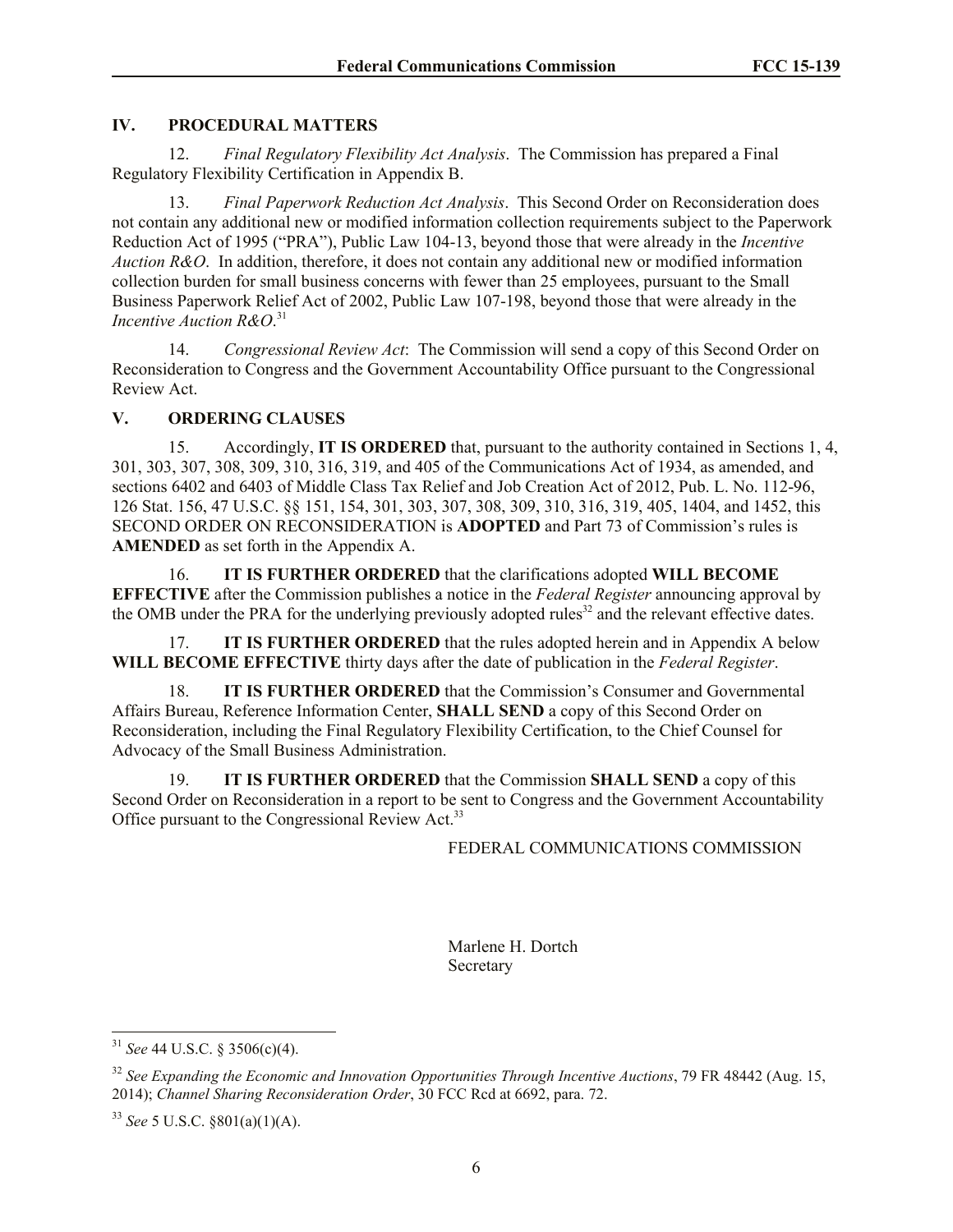# **APPENDIX A**

## **Final Rules**

For the reasons discussed in the preamble, the Federal Communications Commission amends Part 73 of Title 47 of the Code of Federal Regulations as follows:

### **PART 73—RADIO BROADCAST SERVICES**

1. Section 73.3700 is amended by revising paragraphs  $(b)(3)$  and  $(b)(4)(ii)$  to read as follows:

\*\*\*\*\*\*

(b) \*\*\*

 $(1)$  \*\*\*

(vii) Channel sharee stations must file a minor change application for a construction permit for the channel on which the channel sharer operates at least sixty (60) days prior to the date by which it must terminate operations on its pre-auction channel pursuant to  $\S$  73.3700(b)(4)(ii) of this rule. The application must include a copy of the executed channel sharing agreement.

\*\*\*\*\*

(3) License applications for channel sharing stations*.* The licensee of each channel sharee station and channel sharer station must file an application for a license for the shared channel using FCC Form 2100 Schedule B (for a full power station) or F (for a Class A station) within six months of the date that the channel sharee station licensee receives its incentive payment pursuant to section 6403(a)(1) of the Spectrum Act.

(4) Deadlines to terminate operations on pre-auction channels.

\*\*\*\*\*

(ii) The licensee of a channel sharee station and a licensee of a license relinquishment station that has indicated in its Form 177 an intent to enter into a post-auction channel sharing agreement must comply with the notification and cancellation procedures in § 73.1750 and terminate operations on its pre-auction channel within six months of the date that the licensee receives its incentive payment pursuant to section  $6403(a)(1)$  of the Spectrum Act.

\*\*\*\*\*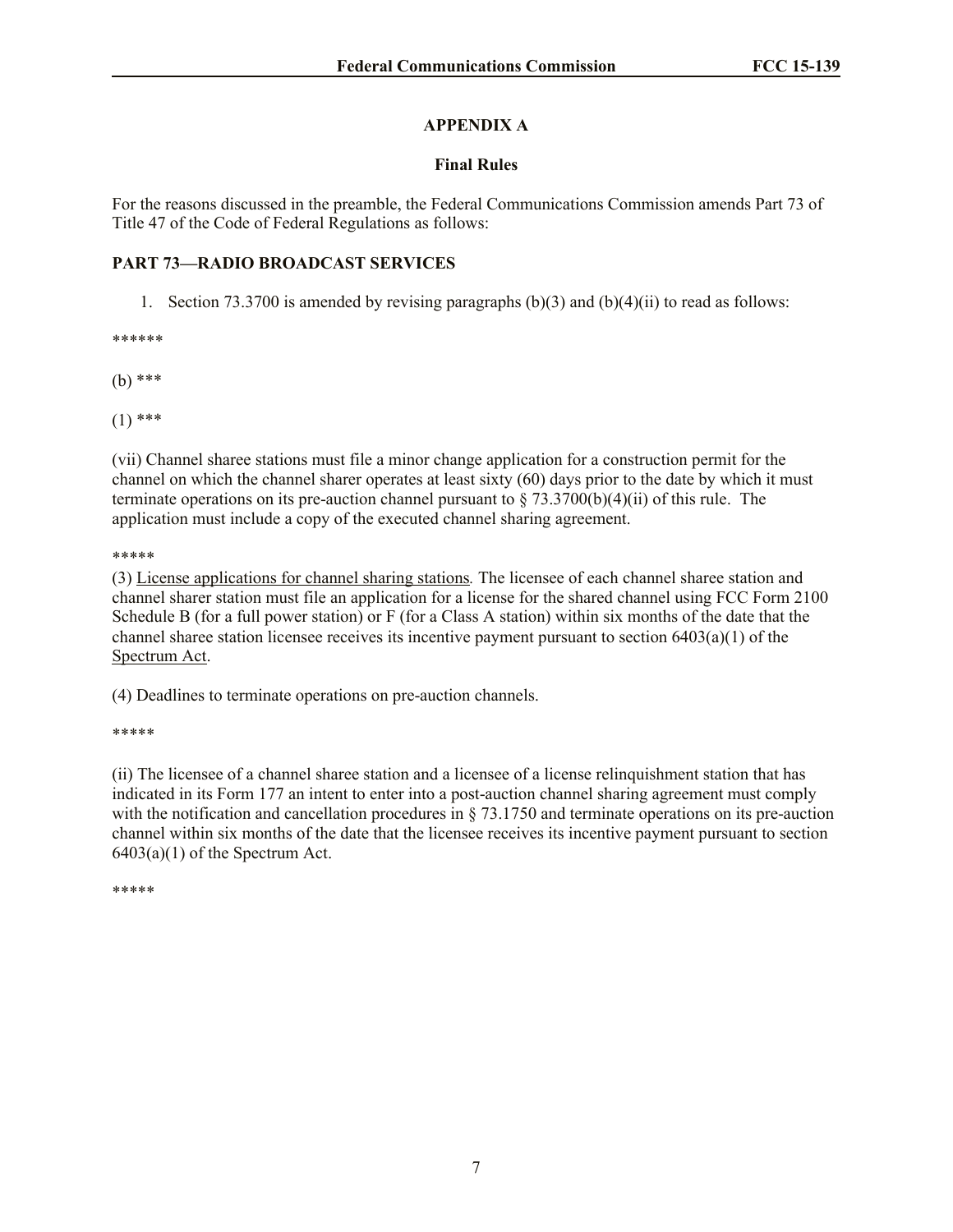## **APPENDIX B**

### **Final Regulatory Flexibility Certification for Second Order on Reconsideration**

1. The Regulatory Flexibility Act of 1980, as amended  $(RFA)$ , requires that a regulatory flexibility analysis be prepared for notice-and-comment rule making proceedings, unless the agency certifies that "the rule will not, if promulgated, have a significant economic impact on a substantial number of small entities."<sup>2</sup> The RFA generally defines the term "small entity" as having the same meaning as the terms "small business," "small organization," and "small governmental jurisdiction."<sup>3</sup> In addition, the term "small business" has the same meaning as the term "small business concern" under the Small Business Act.<sup>4</sup> A "small business concern" is one which: (1) is independently owned and operated; (2) is not dominant in its field of operation; and (3) satisfies any additional criteria established by the U.S. Small Business Administration (SBA).<sup>5</sup>

2. In 2012, Congress mandated that the Commission conduct an incentive auction of broadcast television spectrum as set forth in the Middle Class Tax Relief and Job Creation Act of 2012 ("Spectrum Act"). $6$  The incentive auction will have three major pieces: (1) a "reverse auction" in which full power and Class A broadcast television licensees submit bids to voluntarily relinquish certain broadcast rights in exchange for payments; (2) a reorganization or "repacking" of the broadcast television bands in order to free up a portion of the ultra-high frequency ("UHF") band for other uses; and (3) a "forward auction" of licenses for flexible use of the newly available spectrum. 7 In the *Incentive Auction R&O*, the Commission adopted rules to implement the broadcast television spectrum incentive auction.<sup>8</sup> Among other things, the Commission adopted rules for broadcast stations that choose to channel share. Pursuant to the RFA, a Final Regulatory Flexibility Analysis ("FRFA") was incorporated into the *Incentive Auction R&O.* 9

3. This *Second Order on Reconsideration* reflects clarifications and modifications to the Commission's rules arising in response to comments filed by Fox, ION, Tribune, and Univision (the "Broadcaster Representatives").<sup>10</sup> The Commission generally responds favorably to the Broadcaster

 $2^2$  5 U.S.C. § 605(b).

l

 $3$  5 U.S.C. § 601(6).

 $45$  U.S.C. § 601(3) (incorporating by reference the definition of "small-business concern" in the Small Business Act, 15 U.S.C. § 632). Pursuant to 5 U.S.C. § 601(3), the statutory definition of a small business applies "unless an agency, after consultation with the Office of Advocacy of the Small Business Administration and after opportunity for public comment, establishes one or more definitions of such term which are appropriate to the activities of the agency and publishes such definition(s) in the Federal Register."

 $5$  15 U.S.C. § 632.

6 Pub. L. No. 112-96, §§ 6402, 6403, 126 Stat. 156 (2012).

<sup>7</sup> 47 U.S.C. §§ 1452(a)-(c). *See also id.* §§ 1401(16), (30) (defining "forward auction" and "reverse auction," respectively).

8 *See Expanding the Economic and Innovation Opportunities of Spectrum Through Incentive Auctions*, GN Docket No. 12-268, Report and Order, 29 FCC Rcd 6567 (2014) ("*Incentive Action R&O*").

9 *See id.* at 6947-66 Appendix B.

 $10$  Fox Television Stations Inc., ION Media Networks, Inc., Tribune Media Company, and Univision Communications Inc. Reply Comments at 5 (filed Mar. 13, 2015) ("Broadcaster Representatives Reply"). We noted

(continued….)

<sup>&</sup>lt;sup>1</sup> The RFA, *see* 5 U.S.C. §§ 601-612, has been amended by the Small Business Regulatory Enforcement Fairness Act of 1996 (SBREFA), Pub. L. No. 104-121, Title II, 110 Stat. 857 (1996).